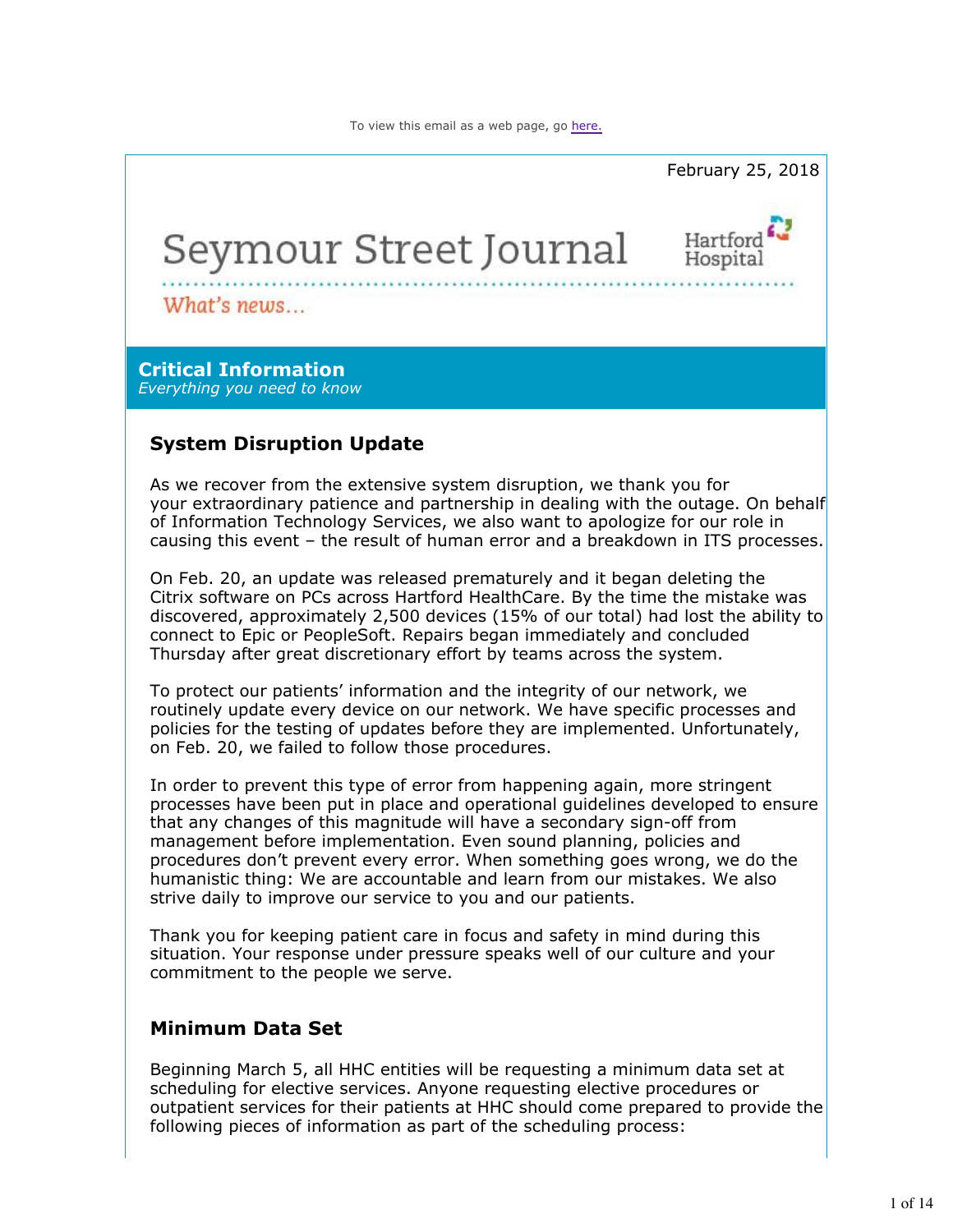- Patient Legal Name
- Patient Gender
- Patient Social Security Number if available
- Patient Home/Alternate Phone Number
- Patient Address
- Patient Date of Birth
- Guarantor
- Subscriber
- Insurance Plan Name
- Insurance Policy Number
- Insurance Group Number if applicable
- Primary Care Physician

The process will start with education, so in the first month we are hoping to learn what forms (such as reservation forms or booking slips) need to be updated and then work with the VPs of Operations to ensure the changes are made appropriately.

To learn more, click here for the full Minimum Data Set policy.

# **Template Statements Not Valid as Electronic Signatures in Epic**

In an electronic medical record, the only official signature is electronic. After a document is completed and the "sign" button is clicked, the document is officially signed and the statement "electronically signed by..." appears at the bottom. This is also seen when notes are printed. This format is specifically required by CMS, and is the only valid form of an electronic signature.

Many providers have customized their personal templates by including statements at the bottom of their documents with statements such as: "signed by Dr.  $[x]$ " or "electronically signed by  $[x]$ ". These statements are not valid as an electronic signature, and not accepted by CMS.

Please remove these types of statements from all templates. It remains acceptable, although unnecessary and redundant, to put your name, position, time and date in templates. Please realize your name, time and date are automatically placed in each document when it is signed.

# **Housekeeping Notes**

## No Eating and Drinking in Patient Care Areas

Please remember that eating, drinking, applying lip balm and handling contact lenses are prohibited in patient care areas. This restriction is for the protection of staff from blood borne pathogens. Violations of this OSHA standard can lead to significant fines for the hospital. Food and drink should only be consumed in designated "break areas" located on each unit.

All food and drink should be kept covered in airtight containers to discourage bugs and flies from entering patient care areas. Lastly, communal food and drink on nursing units is a potential source of foodborne illness outbreaks in the winter such as norovirus, affecting patients and staff.

Hand Hygiene and Medical Glove Use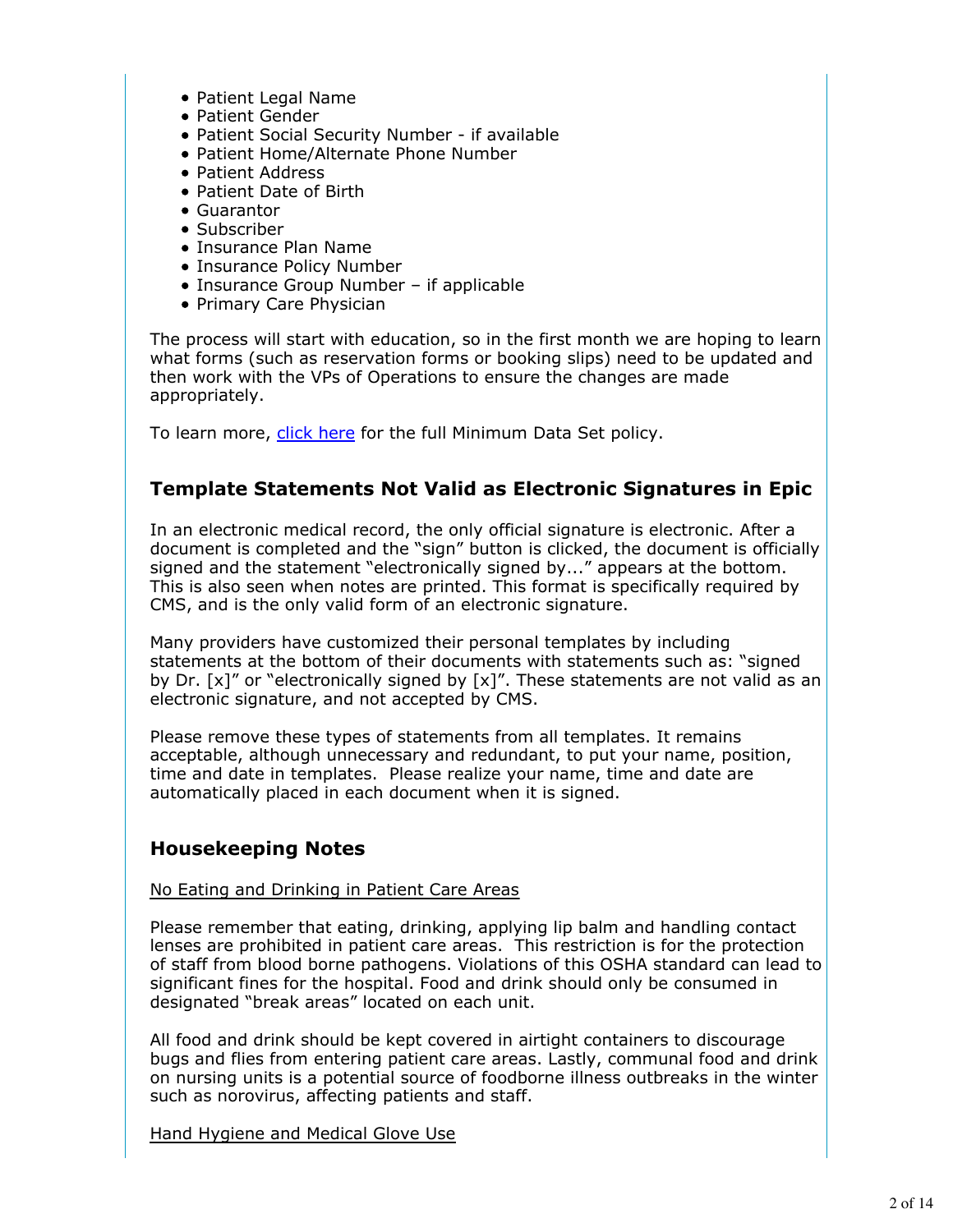Wear gloves appropriately and perform hand hygiene before and after each use. The use of gloves does not replace the need for cleaning your hands. Please DO NOT Purell your gloves!

Remove gloves after completion of each task–they have been contaminated and serve as a source of microbial transmission to clean supplies in storage areas. Wear gloves only when indicated according to Standard and Contact precautions. Otherwise they become a major risk for microbial transmission.

#### Pause for Purell

Please "Pause for Purell" to allow the dispenser to complete its cycle. The volume of the foam Purell is the same as the gel, but is aerated, taking longer to dispenser.

The Purell on nursing unit floors, and in the drip trays is due to the "Drive By" phenomenon as above and is a potential fall hazard to our patients and colleagues. Dispenser empty or nonfunctioning? Point it out to your EVS person or call 972.2855 for a refill or battery replacement.

Back to Top

**Noteworthy and New** *Announcements, news and information*

# **New Paging Service Vendor**

We are excited to inform you of an upcoming change we are making to our paging service. Beginning in April, our new Hartford HealthCare partner for paging will be American Messaging.

American Messaging will provide paging services for both in-house and longrange paging. Their network provides encrypted, HIPAA compliant messages. Additionally, Hartford Hospital will receive a HIPAA compliant app called AMSConnect for cell phone users. AMSConnect will deliver all pages to the phone app and provide encrypted peer-to-peer messaging.

American Messaging is the second largest wireless and critical messaging company in the United States. They provide service to nearly 725,000 subscribers, including more than 1,300 major healthcare and first responder customers.

Over the next few months, please be on the lookout for important details regarding the change. American Messaging will be onsite at a later date to exchange your device and answer any questions.

We are excited about our new partnership and know you will see a positive difference in service and support. Should you have any questions, please reach out to me at 860.972.5580 or Ariel.Pino@hhchealth.org.

# **Now Accepting Nominations for 2018 Nightingale Nurses**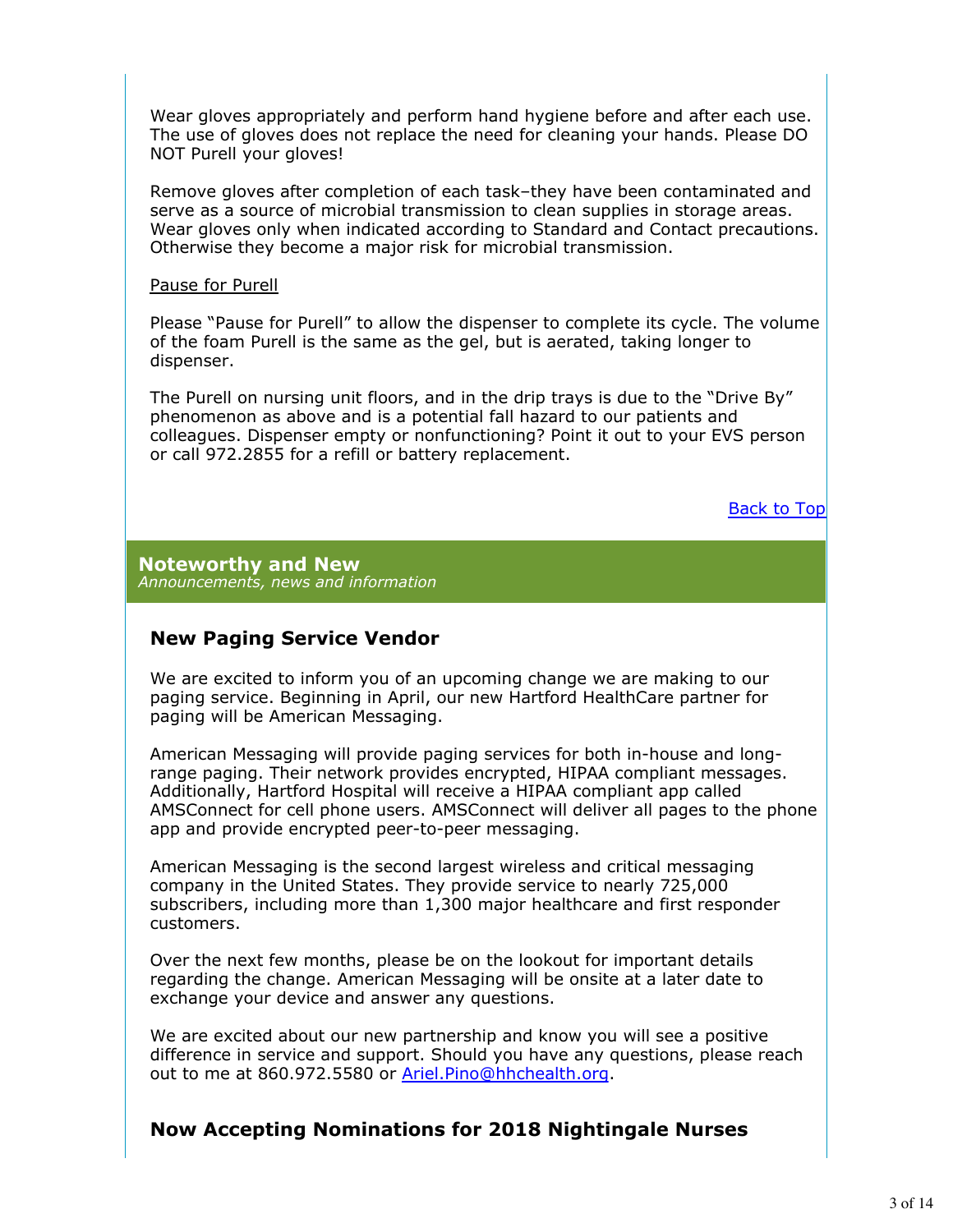Do you know a nurse who embodies the attributes of the Nightingale Excellence in Nursing Award? Nominations are now being accepted for the 2018 awards. Full or part time RNs and LPNs who demonstrate excellence in nursing are eligible. Nurses are considered for recognition based on the following criteria:

- Involved in clinical practice, leadership, scholarship, and/or education
- Made a significant impact on patient care and/or the nursing profession
- Have gone beyond the call of duty in a clearly illustrated example
- Have shown commitment to the greater community
- Have achieved a life-long legacy in a particular area
- Are registered nurses within the HHC Central Region
- Have not received this award in the past

The nomination must include a detailed description of why and how this specific nurse meets/exceeds these criteria and is truly an outstanding professional. Specific examples and compelling stories will provide the necessary information to determine the final awardees.

Nominations can be submitted by coworkers, supervisors or patients and should clearly explain how the nominee meets the above criteria.

Download the nomination form here. Completed nominations must be submitted electronically to Patty. Beebe@hhchealth.org by Wednesday, Feb. 28.

# **Coming This Year: New Inpatient Rehab Unit**

Patients needing intensive therapy to regain their independence after leaving the hospital will soon have a new option right here at Hartford Hospital: a 26-bed inpatient rehabilitation unit located in the Conklin Building.

Because of the unit's location on the Hartford Hospital campus, patients will have access to an entire team of medical experts should the need arise, as well as ancillary inpatient and outpatient services.

Most importantly, the unit will deliver highly specialized rehab care designed to get patients home faster and healthier.

Patients receiving care in an inpatient rehab unit typically have a length of stay of about 10 to 13 days. This is shorter than most stays at a skilled nursing facility. Readmission rates are also lower, and the nurse to patient ratio is smaller for more personalized care.

"Doctors have more flexibility over a patient's discharge and less worry. They can follow their patients for an extended period of time until they can be safety discharged home," said Dr. David Monti, physiatrist and newly appointed medical director of Hartford Hospital's Inpatient Rehabilitation Unit.

Patients recovering from a range of medical conditions can benefit from inpatient rehab, but must meet certain admission requirements. These include a need for at least two of three therapies — physical therapy, occupational therapy and speech therapy — and the ability to tolerate at least three hours of therapy a day with significant potential for improvement.

"Patients diagnosed with traumatic brain or spinal cord injuries, stroke and other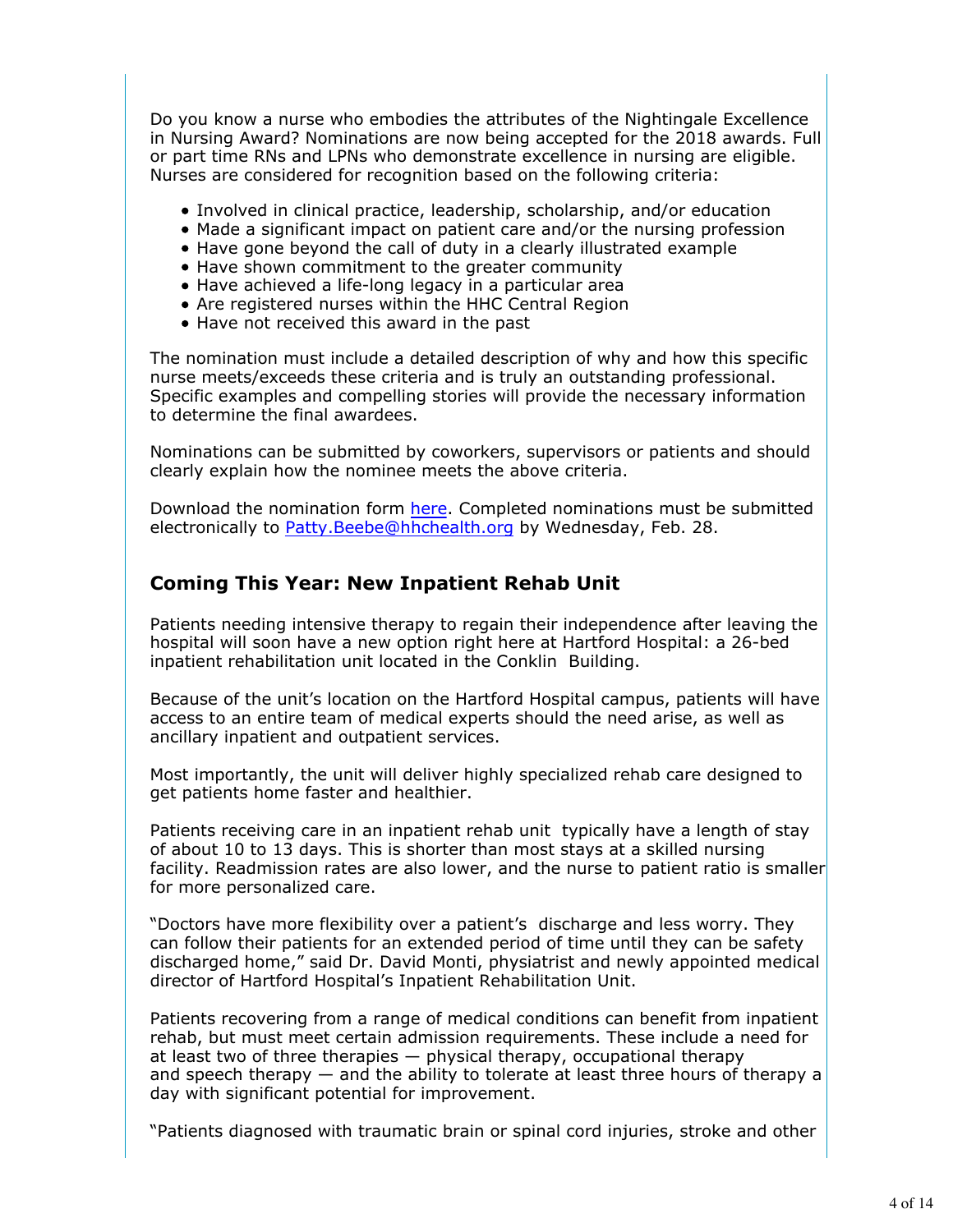neurological conditions, and

complex joint replacement surgery patients will be appropriate for this level of care," added Monti.

During their rehab, patients practice skills like grooming, bathing, dressing, feeding and other activities using new techniques and assistive devices. In the event patients have language or communication deficits, these needs are addressed as well.

The unit's state-of-the-art gym and apartment will help patients simulate these everyday activities in a realistic way — with the goals of building strength, endurance, balance, coordination and mobility.

Construction on the unit, with 100% private rooms, began earlier this month.

## **Mobile Mammography Program Receives Grant from Breast Cancer Alliance**

Take the Time, Hartford Hospital's mobile mammography program, has been awarded a grant for \$35,000 from the Breast Cancer Alliance. The grant will support navigating and coordinating services and diagnostic and ultrasound imaging. The mobile mammography program is a life-saving outreach program within Hartford Hospital's Breast Care Department. Dr. Patricia DeFusco leads the Hartford HealthCare Breast Disease Management Team

Back to Top

**Recognizing Excellence** *Awards, accolades and achievements*

# **Salner Presents Research Findings at ASCO Meeting**

Andrew Salner MD, medical director of the Hartford HealthCare Cancer Institute at Hartford Hospital, presented research findings from an NCI funded research study at the American Society of Clinical Oncology (ASCO) Survivorship annual meeting in Orlando, FL on Feb. 16. In collaboration with Memorial Sloan Kettering Cancer Center researchers Talya Salz PhD, Shrujal Baxi MD, and Elizabeth Fortier MPH, the findings suggest that a survivorship care plan supporting head and neck cancer patients can be more meaningful for patients and their primary care physicians if it is personalized by specific treatment as well as for electronic patient reported outcomes as expressed by patients who have side effects and concerns after their cancer treatment is completed.

In a pilot study of 43 patients treated in both Hartford and New York, these findings suggest new directions in the care and support of cancer survivors to help deal with short and long term effects of cancer therapy. Hartford HealthCare Cancer Institute survivorship researchers Deborah Walker APRN, Amanda Katzman MSW, Ellen Dornelas PhD, David Finitsis PhD, and Caitlin McPhelimy LPC contributed to the project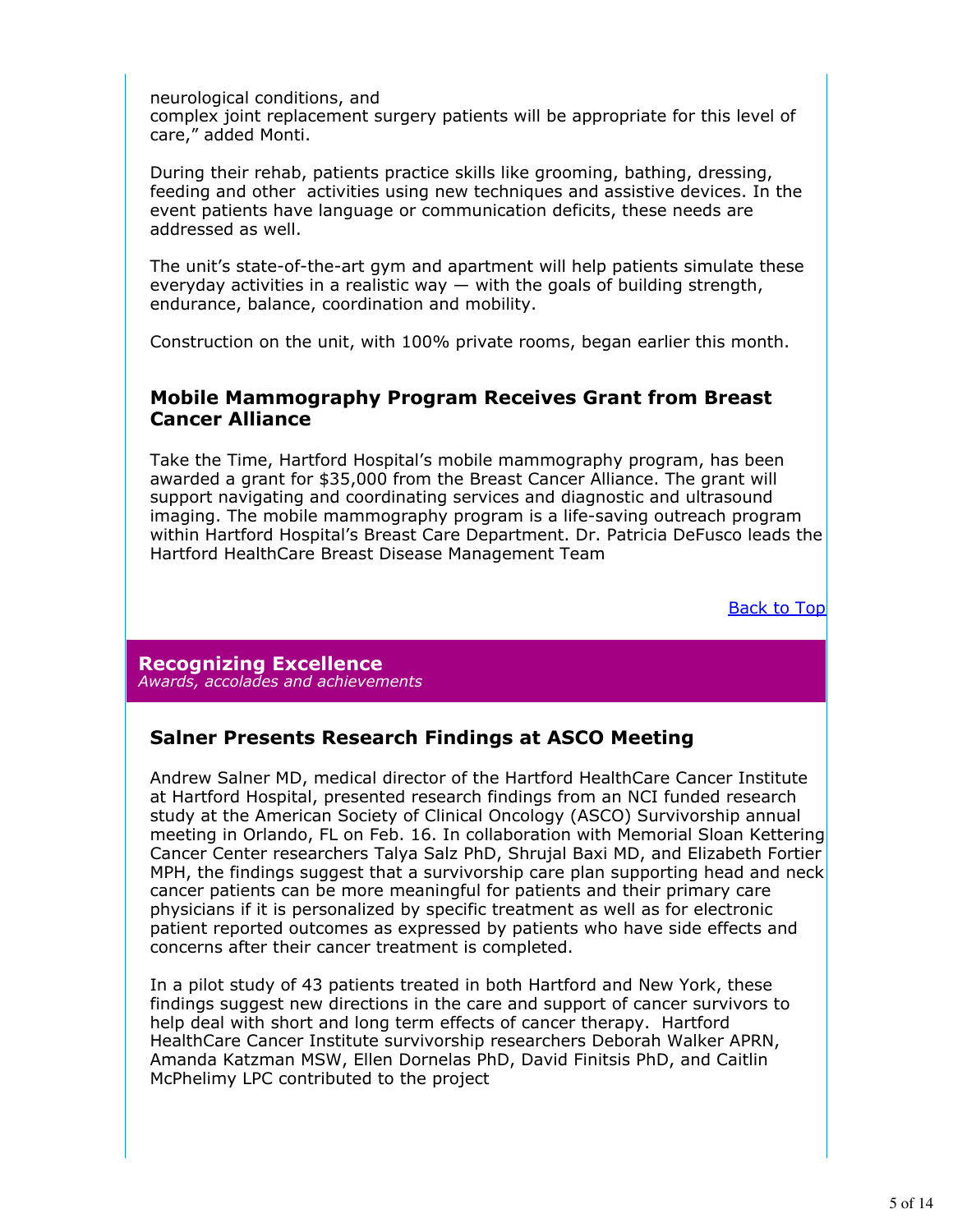# **Castiglione Testifies on GME Funding Cut**

Dr. Andrew Castiglione testified before the Connecticut General Assembly's Appropriations Committee on Governor Malloy's proposed \$21 million funding cut to the Graduate Medical Education program. For Hartford HealthCare, the cut represents a loss of \$3.8 million--and that translates into 30 residency slots. Dr. Castiglione is finishing his residency, a majority of it spent at Hartford Hospital. When complete, he will be an academic hospitalist in Hartford Hospital's Department of Medicine

Back to Top

**Every Moment Matters** *Our patients in their own words*

# **Patient Expresses Gratitude for Albert's Team**

On behalf or our family, I would like to thank Dr. Ross Albert and the entire team for making the passing of Robert Darling dignified and respectful. Everyone we dealt with treated us with caring and concern. We are very grateful for keeping us informed and being honest with us. We are also extremely grateful for allowing Bob to pass with his family in a quiet setting and in a dignified manner. If anything, we learned that Hartford Hospital is far from being a sterile environment. You may be clean and sanitary, but the warmth shown by all of you from the nurses to the medical specialist to the doctors made us realize how important you all are. Not only did you care for Bob Darling, you took care of his family as well. Thank you for your emotional support, warmth and understanding.

Our deepest thanks,

Phil & Jill Rothstein and the entire Darling Family

Back to Top

#### **Coming Up** *Education and events*

**February 28**

**Together Ahead Lecture Series: The Link Between Head and Neck Cancer and Human Papilloma Virus**

Suite 425 at the Hartford Hospital Wellness Center, 65 Memorial Road, West Hartford

4 to 5 p.m.

Join us as experts from Memorial Sloan Kettering Cancer Center and the Hartford HealthCare Cancer Institute share the latest insights into the connection between head and neck cancers and HPV, the human papilloma virus. In this FREE community event, learn more about: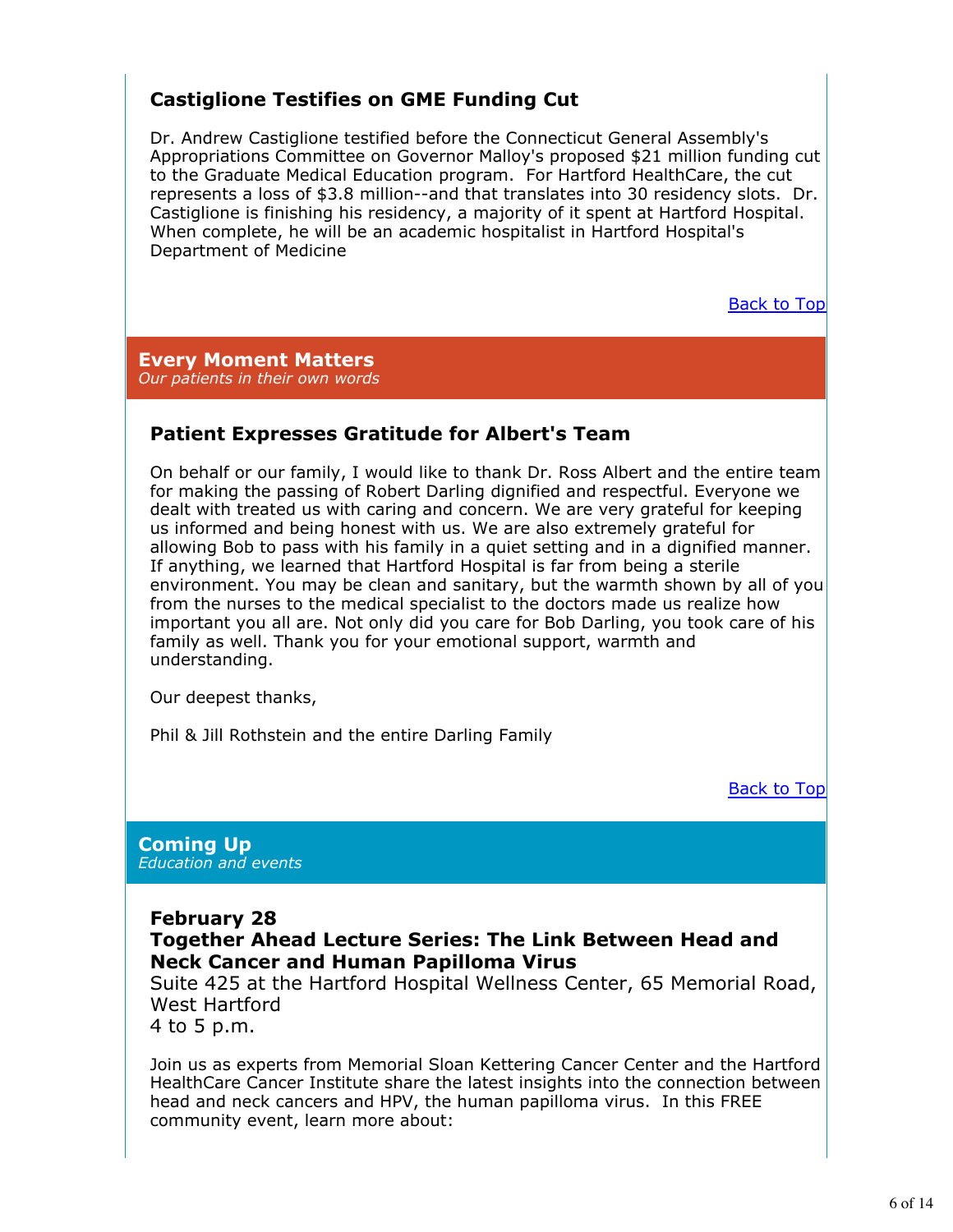- Head and neck cancers and their relationship with HPV
- The importance of coordinated treatment
- Support services for survivors

Presenters are: Dr. David Pfister, chief of head and neck oncology service at Memorial Sloan Kettering Cancer Center, and Dr. Andrew Salner, medical director of the Hartford HealthCare Cancer Institute at Hartford Hospital.

Registration is required. Call 1.855.HHC.HERE (1.855.442.4373) or visit Hartfordhealthcare.org/events. Free parking is available on the third floor of Blue Back Square's Memorial Garage.

# **March 13**

## **Understanding Infertility and Polycystic Ovary Syndrome**

Suite 425, Hartford Hospital Wellness Center at Blue Back Square, 65 Memorial Road, West Hartford

6 to 8 p.m.

Infertility and Polycystic Ovary Syndrome (PCOS) are two common conditions affecting women. In this FREE educational seminar featuring Dr. August C. Olivar, learn more about:

- How age influences fertility
- How polycystic ovary syndrome (PCOS) is defined, diagnosed and treated
- The prognosis for future reproductive performance for someone with PCOS

Registration is required. Call 1.855.HHC.HERE (1.855.442.4373) or visit HartfordHospital.org/events.

# **March 21 Henrietta Lacks: Exploring Race, Ethics and Medical Mistrust** Jefferson Building Room 118 5 to 7 p.m.

The world of ethics, race, and medical research has a long and complex history. The themes of hurt and abuse are ones we still confront today. The Spiritual Care department will be sponsoring a viewing and discussion of the film The Immortal Life of Henrietta Lacks.

This film, based on the book with the same title by Rebecca Skoot, is the story of Henrietta Lacks. She was a poor black tobacco farmer whose cells – taken without her knowledge in 1952—became a touchstone of modern medical research.

The film will be shown in its entirety on March 21, and a light dinner will be provided. Following the film, discussion will be facilitated by Greg Jones, HHC VP of Community Health and Engagement, and Rev. Dr. Shelley Best, community organizer and president and CEO of The Conference of Churches.

This film will serve as the backdrop to a conversation about community health and thoughtful engagement. How do we respond to and rectify the mistrust between medical institutions and communities they serve? Please join us for this important discussion!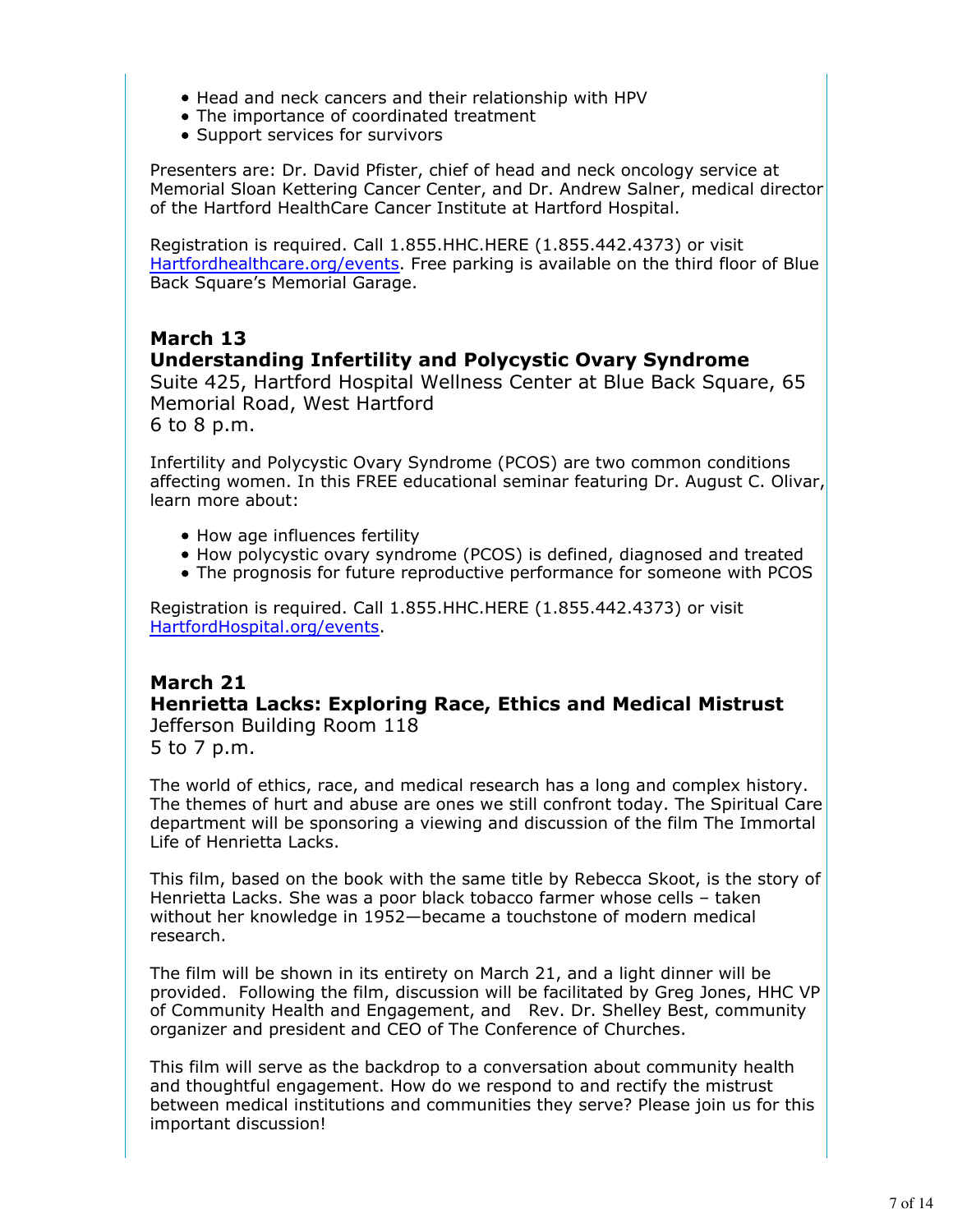Hartford Healthcare designates this live activity for a maximum of 2 AMA PRA Category 1 Credits™.

## **March 15 Facilitated Discussion: Active Shooter Protocols and Training for Patient Care Staff**

GNYHA Boardroom, 15th Floor, 555 West 57th Street, New York 2 to 4 p.m.

Preparing a hospital for an active shooter event is complex, with concerns about the tension between staff and patient protection one of the most challenging aspects. The March 15 facilitated discussion considers how hospital systems within our region are approaching the development of active shooter protocols for patient care areas, including the training of staff within those areas. GNYHA is hosting the forum at its members' request.

Lenworth Jacobs, MD, will inform and facilitate the discussion. Dr. Jacobs is the Director of the Trauma Institute, past Director of Trauma and Emergency Medicine at Hartford Hospital, and founder of the Joint Committee to Create a National Policy to Enhance Survivability from Intentional Mass Casualty and Active Shooter Events, sponsored by the American College of Surgeons. Created in the months following the deadly shooting in Sandy Hook, the joint committee produced the Hartford Consensus, which catalyzed several initiatives to mitigate the impacts of mass shootings.

The discussion will begin with background on active shooter events in health care settings, as well as current recommendations. Dr. Jacobs will share findings from a recent survey of both the public and health care providers on the topic of responsibility to patients. Following will be a discussion on how various health systems in the region are approaching protocol development, training, and testing.

If you would like to send a designee, please consider individuals familiar with security concerns, as well as clinical operations experience.

To register, please visit https://www.gnyha.org/event/active-shooter-protocolsand-training-for-patient-care-staff-facilitated-discussion/.

# **March 21 Bariatric Surgery: New Innovations from Adolescence to Adulthood**

Heublein Hall – ERC Building 4:30 to 8 p.m.

Presented by the Adolescent Bariatric Surgery Program at Connecticut Children's Medical Center and Hartford Hospital's Center for Metabolic and Bariatric Surgery. Registration and light dinner will begin at 4:30 p.m.; presentations will begin at 5 p.m.

Lectures and discussions include "Access to Care," "New Indications for Surgery in Children," "Regaining—Now What?," "Technology Medicine" and a patient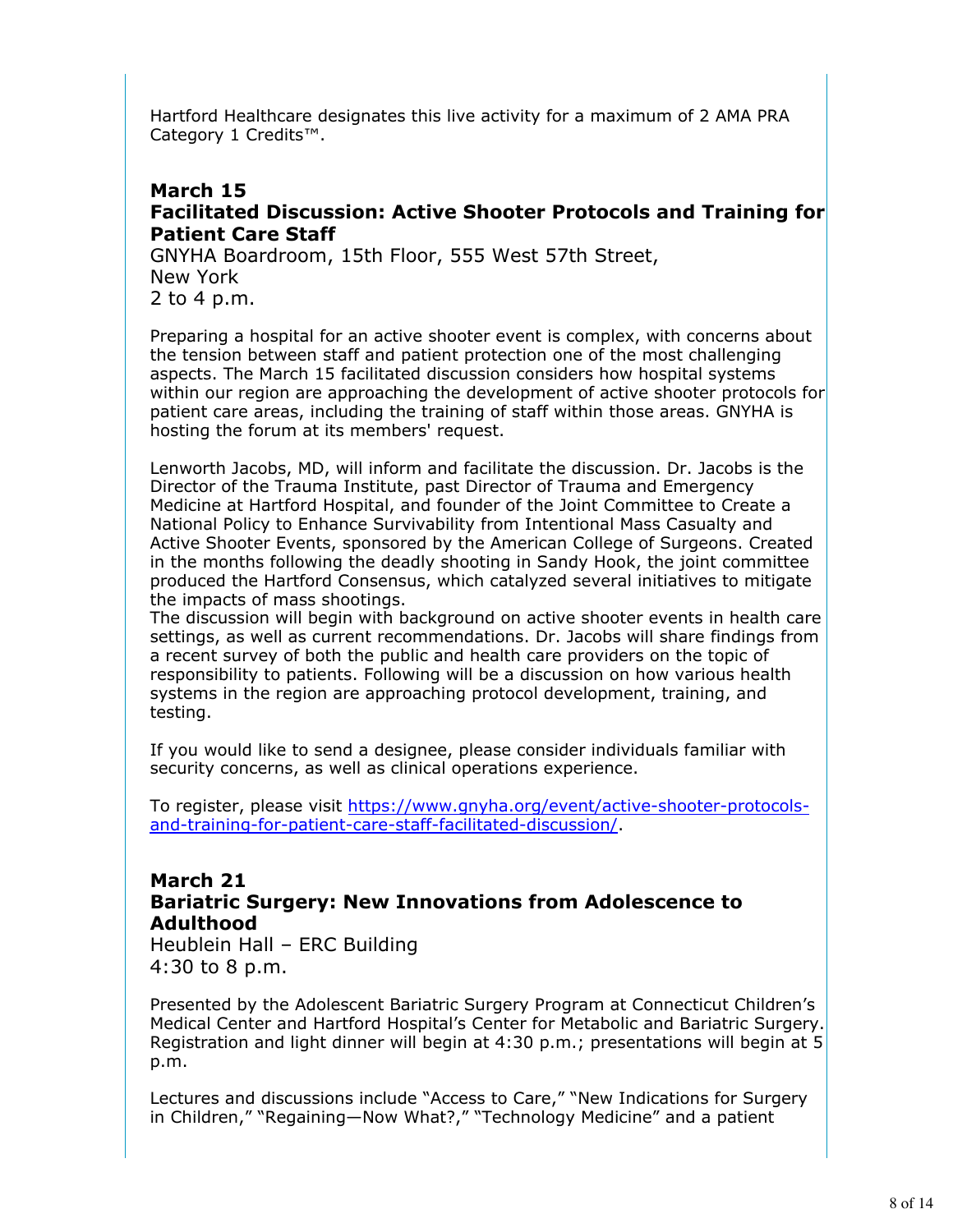panel.

Early bird registration only \$15 by March 1; \$25 thereafter. To learn more and register, visit https://www.connecticutchildrens.org/events/bariatric-surgerynew-innovations-adolescence-adulthood/.

## **April 12 Memorial Sloan Kettering Cancer Alliance Advanced Prostate Cancer Symposium**

Marriott Downtown, 200 Columbus Blvd, Hartford 4 to 8:30 p.m. (Surgical observation 1 to 3 p.m.)

Hosted by the Hartford HealthCare Cancer Institute and Hartford HealthCare Tallwood Urology & Kidney Institute.

Lectures and discussions include "Genomics and Personalized Treatment," "Metastatic Castrate Sensitive Disease and Imaging," "Metastatic Castrate Resistant Disease," "Quality of Life Issues" and a discussion. Extended Lymph Node Dissection Observation from 1 to 3 p.m.

Hartford Healthcare designates this live activity for a maximum of 4 AMA PRA Category 1 Credits™.

\$50 for physicians, \$25 for Nurses and Advanced Practitioners and free for all others. Dinner is included and registation is required. Call 1.855.HHC.HERE (1.855.442.4373).

# **May 31 Annual Medical Staff/Board Spring Event**

Heublein Hall – ERC Building 6 to 8:30 p.m.

# **June 14 Semi-Annual Medical Staff Meeting**

Gilman Auditorium 6:45 to 7:45 a.m.

# **Interested in Hosting a CME Event?**

- Complete applications for a recurring series such as Grand Rounds must be submitted five business days prior to the planned activity.
- For a conference, course, or symposia, a complete application must be submitted at least 12 weeks prior to the event. We strongly encourage activity planners to contact the HHC CME Department at least 6 to 12 months prior to the date of the course in order to begin the planning process.
- Please contact the HHC CME Department at ContinuingEd@HHCHealth.org or (860) 972-5816 to schedule an appointment with our team to discuss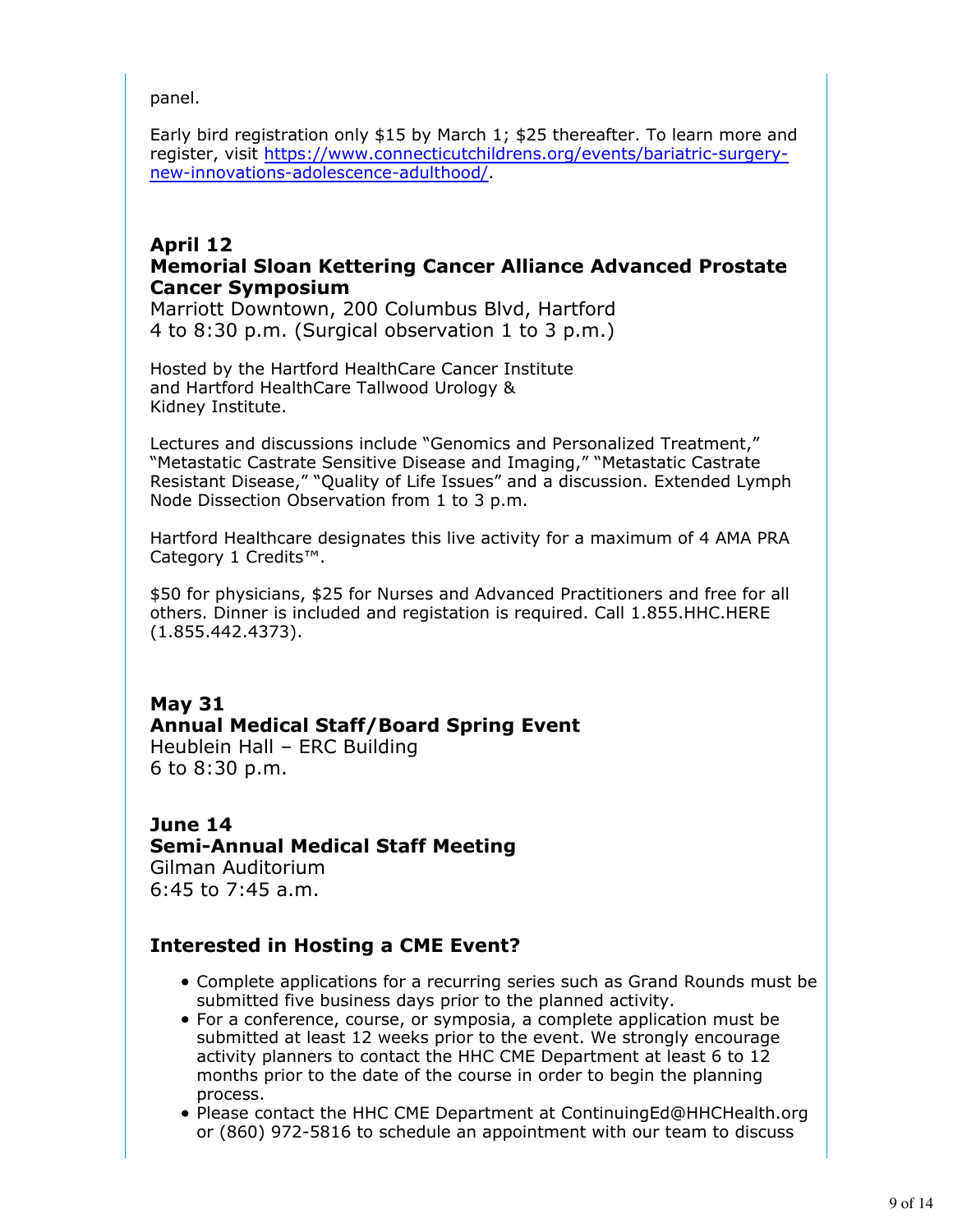#### **For Your Information** *Other things you ought to know*

# **What to Do When You Receive a Complaint or Grievance**

The Office of Patient and Family Affairs (formerly Office of Patient Relations) manages the logistics of complaints and grievances for the healthcare system. If you receive a complaint or grievance for one of our entities please contact us at 860.972.1100.

- Complaint a statement made by a patient or patient representative that a patient's reasonable expectation of care and services is unsatisfactory or unacceptable.
- Grievance a formal or informal written (including email) complaint that is made by a patient or the patient's representative regarding the patient's care, abuse or neglect, issues related to hospital's compliance with the CMS Hospital Conditions of Participation, or a Medicare beneficiary billing complaint related to rights. In addition, a grievance is any claim of discrimination under state or federal law or regulations, including claims alleging discrimination based on race, color, national origin, age, disability or sex. A verbal complaint can be escalated to a grievance when the patient uses terminology such as "formal complaint" or when the verbal complaint is related to discrimination, abuse or neglect, issues related to hospital's compliance with the CMS Hospital Conditions of Participation, or a Medicare beneficiary billing complaint related to rights.

Jason McDermott BSN, RN System Manager, Office of Patient and Family Affairs Office number: 860.972.3197

Hartford Hospital Advocates

Carmen Diaz and Lillanya Dantzler Office is located on the 5<sup>th</sup> floor of the High Building across from the family waiting area. Office number: 860.972.1100

# **Direct His Bundle Pacing Virtual Preceptorship**

This program, which is joint venture between Drs. Eric Crespo and Steven Zweibel of the division of Electrophysiology and Medtronic, was initiated to provide training in the technique of direct His bundle pacing to physicians across the U.S. (and now globally). Live cases are performed at Hartford Hospital by Dr. Crespo, and teaching/commentary is provided during the cases. Physicians participate in the program via WebX. The first program was held on 7/8/2017, and since then programs have been offered on a monthly basis. To date, 150 physicians from 8 countries (U.S., Canada, Czech Republic, Argentina, Slovenia,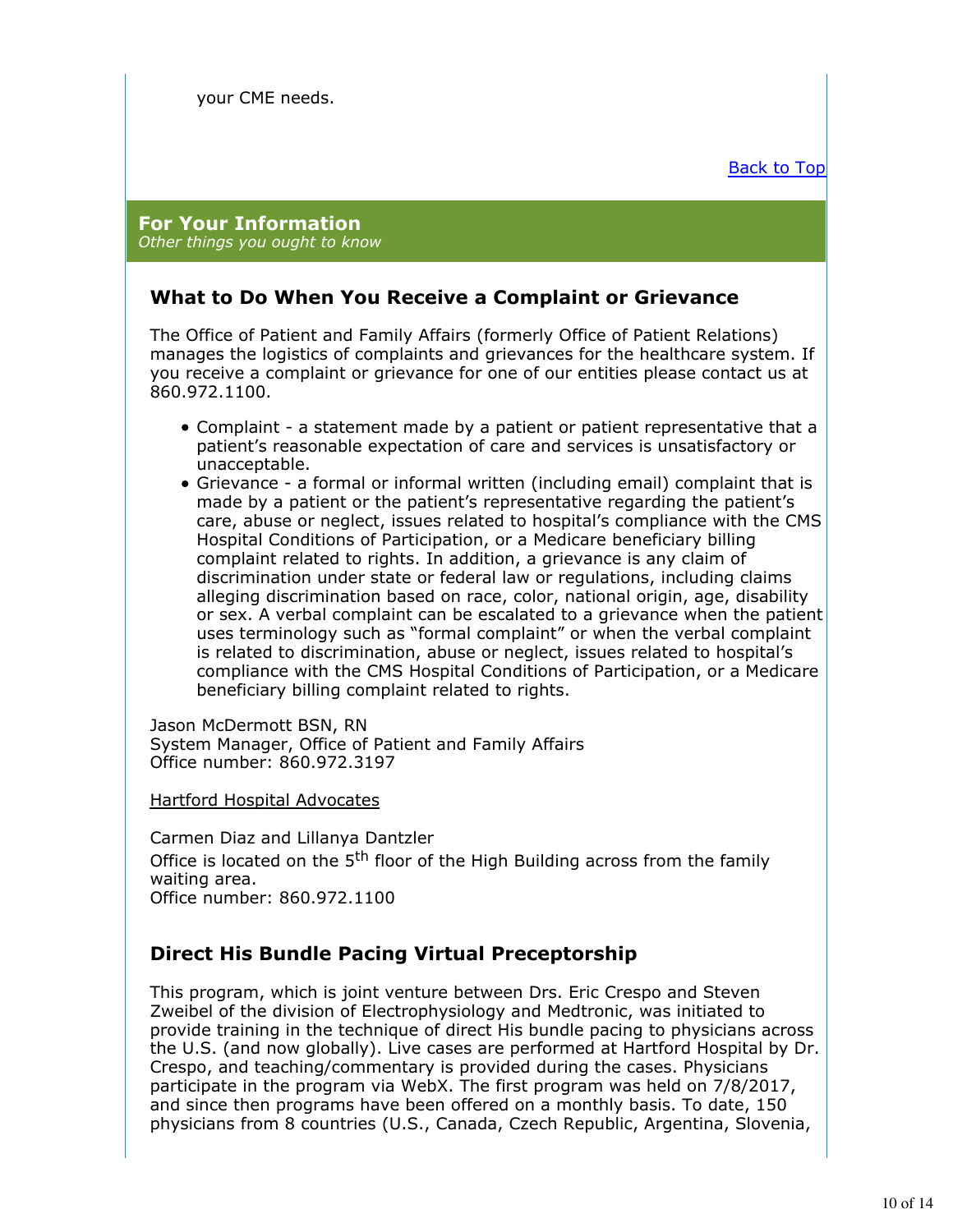Ukraine, and Malaysia).

Direct His bundle pacing is a technique in which the ventricular pacing lead is directly "plugged in" to the patient's natural heart wiring system (the His-Purkinje system). Pacing in this manner results in normal activation/contraction of the heart and thus avoids the potential detrimental effects associated with chronic right ventricular pacing using standard lead positions. It is thus considered the most "natural" way to pace the heart. The technique is currently only offered at a limited number of centers. Dr. Crespo has co-authored several papers on the topic, and under his leadership Hartford Hospital participated in one of the first randomized trials to evaluate the technique.

Back to Top

**In the News** *Media coverage, headlines and trends*

# **Media Coverage**

#### Physician Appearances

- Dr. Fred Tilden discussing Cold Weather Safety on Ch. 8
- Dr. Jack Ross discussing Flu on NBC CT, Fox 61, WTIC and News 8
- Dr. Darren Tishler discussing medical and surgical weight loss on Ch. 3
- Dr. Mani Seetharama discussing kids and concussions on NBC CT
- Eric Arlia discussing saline shortage on NBC CT, News 8 and Ch. 3
- Dr. Craig Allen discussing Guilford teen death on FOX 61
- Dr. Courtland Lewis discussing BJI one year anniversary on Ch. 3
- Dr. Ken Robinson discussing weather-related injuries on Ch. 3
- Dr. Andrew Salner discussing cell phone light and aging on Ch. 3
- Dr. Duarte Machado discussing deep brain stimulation on Ch. 8
- Dr. Craig Allen discussing opioids marketing on Ch. 3 and Fox 61
- Coverage from our news conference at HH on the ECMO device on WNPR, NBC CT, Fox 61 and Ch. 3.
- Dr. Rocco Orlando discussing the cost of end-of-life healthcare on WNPR
- Dr. Laura Saunders discussing the Florida school shooting on Ch. 3, NBC CT and Fox 61

## Other Media Coverage

#### Amazon, Buffett, JPMorgan Jump Into Health Care Business, With Aim to Disrupt *Hartford Courant*

"All three companies have economies of scale and have great acumen around technology," said Elliott Joseph, chief executive of Hartford HealthCare Corp., the parent of Hartford Hospital and four other hospitals. "They see, like many see, health care is ripe for innovation. The announcement this morning is just another reminder."

#### Elliot Joseph: Don't fear the disrupters or the disruption

#### *Modern Healthcare*

"The healthcare industry has had its share of turmoil in recent years. But news of the Aetna/CVS Health merger in October set a new standard for disruption—and it signaled we'd see more nontraditional alliances."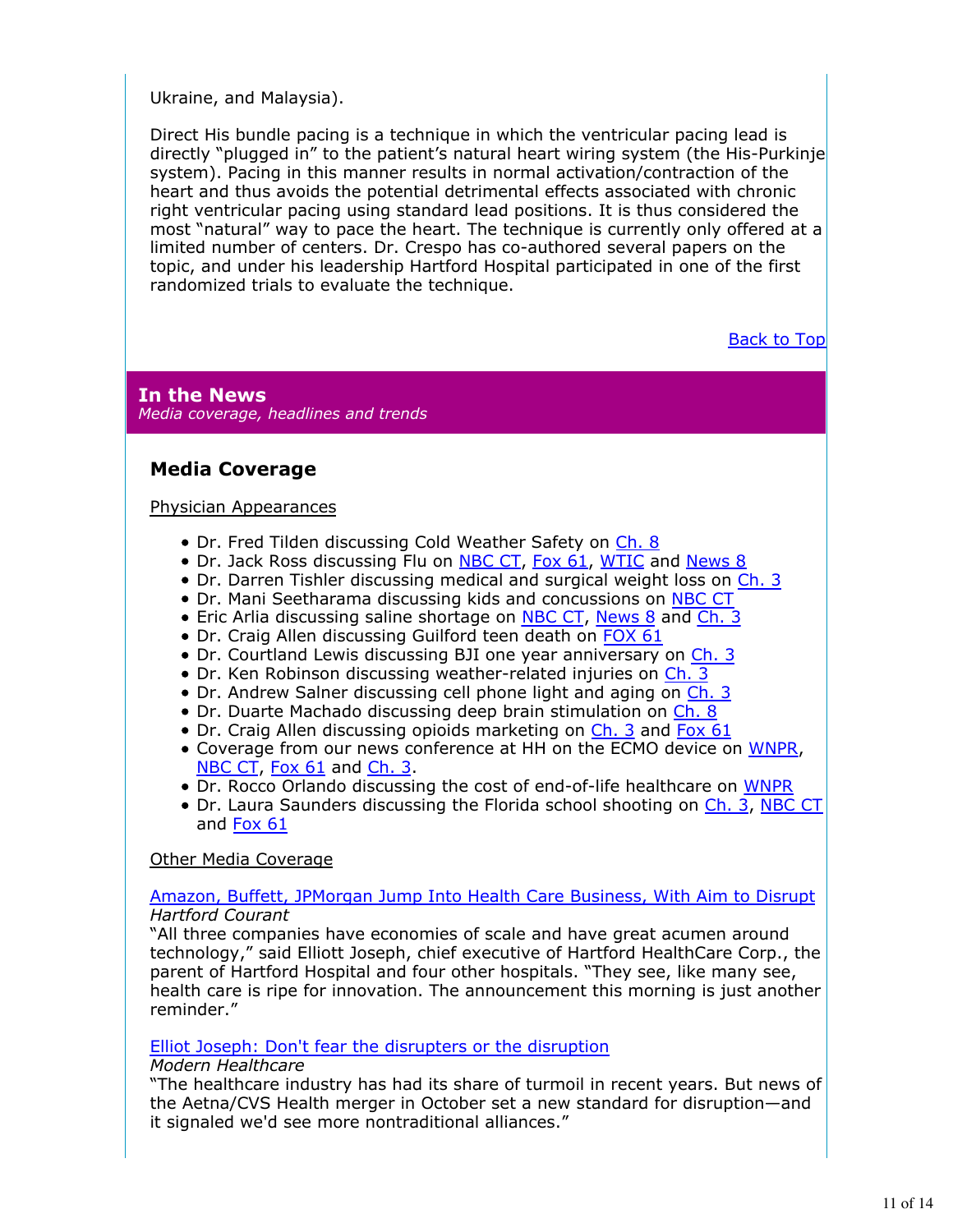## A Sold Out Crowd at Hartford Hospital's Black & Red Gala

## *Hartford Courant*

It was another sold out evening for the annual Hartford Hospital Black & Red Gala, which was Saturday at The Bushnell in Hartford. And if you didn't grab your ticket early, you missed out on one cool party: Fabulous fare by Max Catering, drinks galore, and the highlight of the night: a performance from Tony Award winner Idina Menzel.

## Car Strikes, Shatters Window at Hartford Hospital

#### *NBC Connecticut*

No one was hurt and the crash did not affect emergency room operations, Tina Varona said. The building was not affected structurally.

## \$302K Foundation grant aims to boost Hartford employment

#### *Hartford Business Journal*

SINA, a partnership between Connecticut Children's Medical Center, Hartford Hospital and Trinity College, works with community stakeholders to restore economic vitality and improve the quality of life in the neighborhoods of southcentral Hartford. The grant will support "Walk to Work," a program that matches South End residents with jobs available among SINA's partners.

## Ninth Hartford Healthcare-GoHealth Urgent Care center to open

## *Hartford Business Journal*

The joint venture, announced last year, combines Hartford HealthCare (HHC) and GoHealth Urgent Care, a Georgia-based outpatient developer that has similar partnerships with other health systems across the country. Jeffrey Flaks, HHC's president and chief operating officer, previously described the partnership as a dramatic expansion for HHC in urgent care, with plans for up to 15 centers.

Hospitals in Meriden, Southington increase security after car crashes into Middletown hospital ER

#### *Record-Journal*

Midstate Medical Center put up precautionary barriers outside its medical services after a man intentionally drove into Middlesex Hospital Thursday morning.

# **Media Partnerships**

Medical Rounds on WFSB, Ch. 3

- https://youtu.be/pWSPDNHzNAU
- https://youtu.be/v1Hf5BYFcKw
- https://youtu.be/pWSPDNHzNAU

## Connect to Healthier on NBC-CT

- http://bit.ly/2DRKoK
- https://youtu.be/RTV03JcmAZo

## Hartford Courant Facebook Live

https://youtu.be/E9mDRENosqw

Advances in Health on WTIC Ch. 8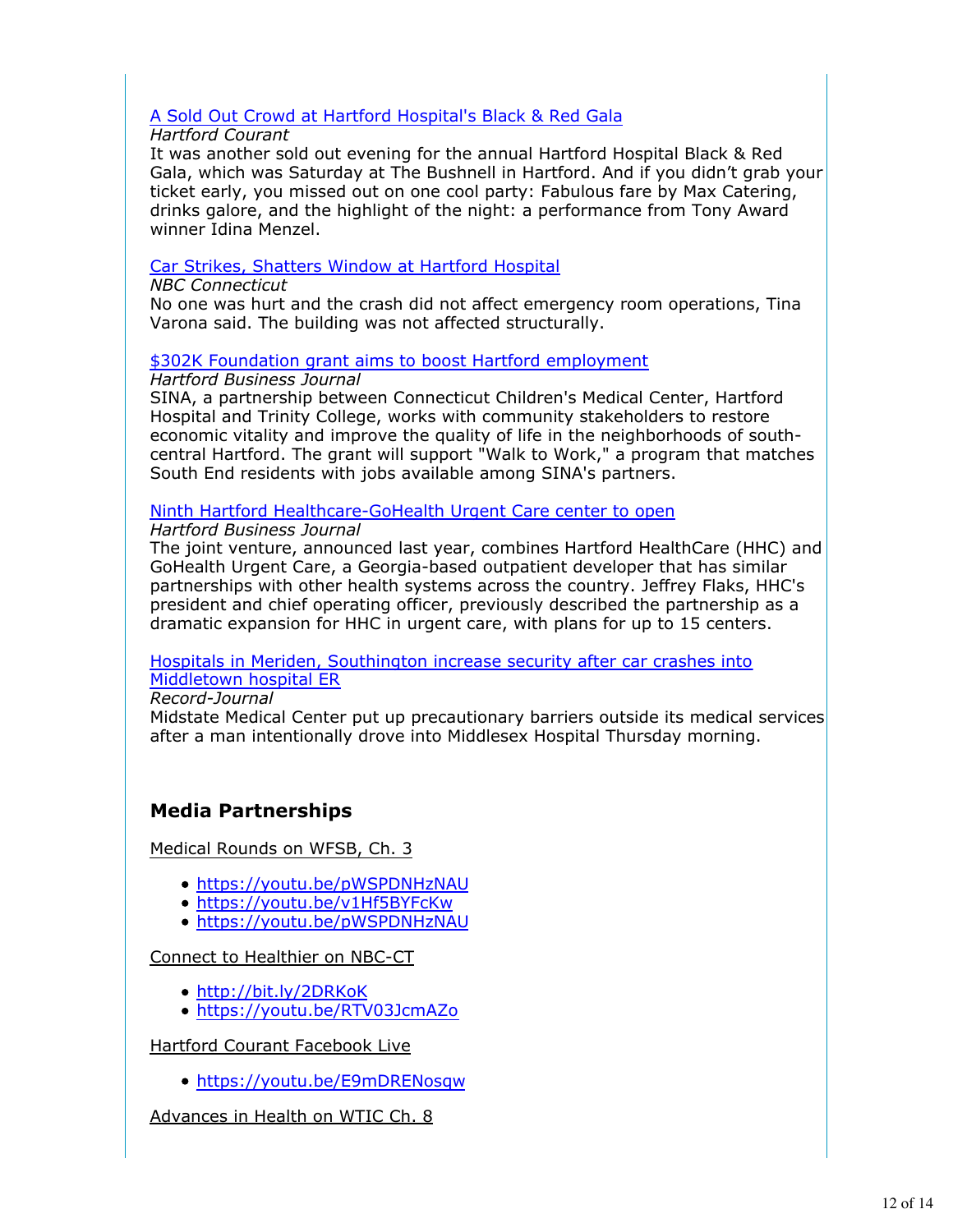https://youtu.be/CKoXVI\_vZAM

# **Healthcare Trends**

#### Amazon, Chase, and Berkshire Hathaway partner up to disrupt health care *NBC News*

Amazon has joined forces with Warren Buffett's Berkshire Hathaway and JPMorgan Chase in a bid to slash health care costs for their 1.1 million employees — creating a possible "black swan" event that could disrupt the industry.

#### Can Amazon and Friends Handle Health Care? There's Reason for Doubt *New York Times*

...while the three companies bring successful management, technological expertise and substantial capital to the venture, many health industry experts expressed about whether their results would match their ambition.

### #MeToo in medicine: Women, harassed in hospitals and operating rooms, await reckoning

*NBC News*

…unlike Hollywood and other industries where allegations against powerful men have recently shined a light on inappropriate behavior, medicine has yet to have its #MeToo moment.

Flu update: How Cleveland Clinic and others are handling high patient volumes *Becker's Hospital Review*

Here's how seven hospitals nationwide are managing increased patient volumes during the severe flu season.

## Treating Domestic Violence As A Medical Problem

*Kaiser Health News*

Nearly 1 in 4 women have experienced serious physical violence at the hands of a partner. They often end up in the emergency room or the doctor's office. But they don't typically volunteer the reason for their injuries, and doctors don't always ask about abuse in the home. That failure of communication means the patients may miss out on the help they need.

#### Partners, Care New England clinch merger pact

#### *Healthcare Dive*

That process resulted in a plan for CNE "to regain solid financial footing in the coming years." The system, Rhode Island's second largest, confirmed it lost about \$115 million in operations in the past two fiscal years.

#### Patient engagement initiatives often lack ... the patient view

#### *Healthcare Dive*

As healthcare attempts to become more consumer-driven, providers need to think about how to engage patients and improve their care experience. That's not just the right thing to do for the patient; Hospitals are rated on their CMS patient satisfaction HCAHPS scores and a low score can mean lower Medicare and Medicaid payments.

Back to Top